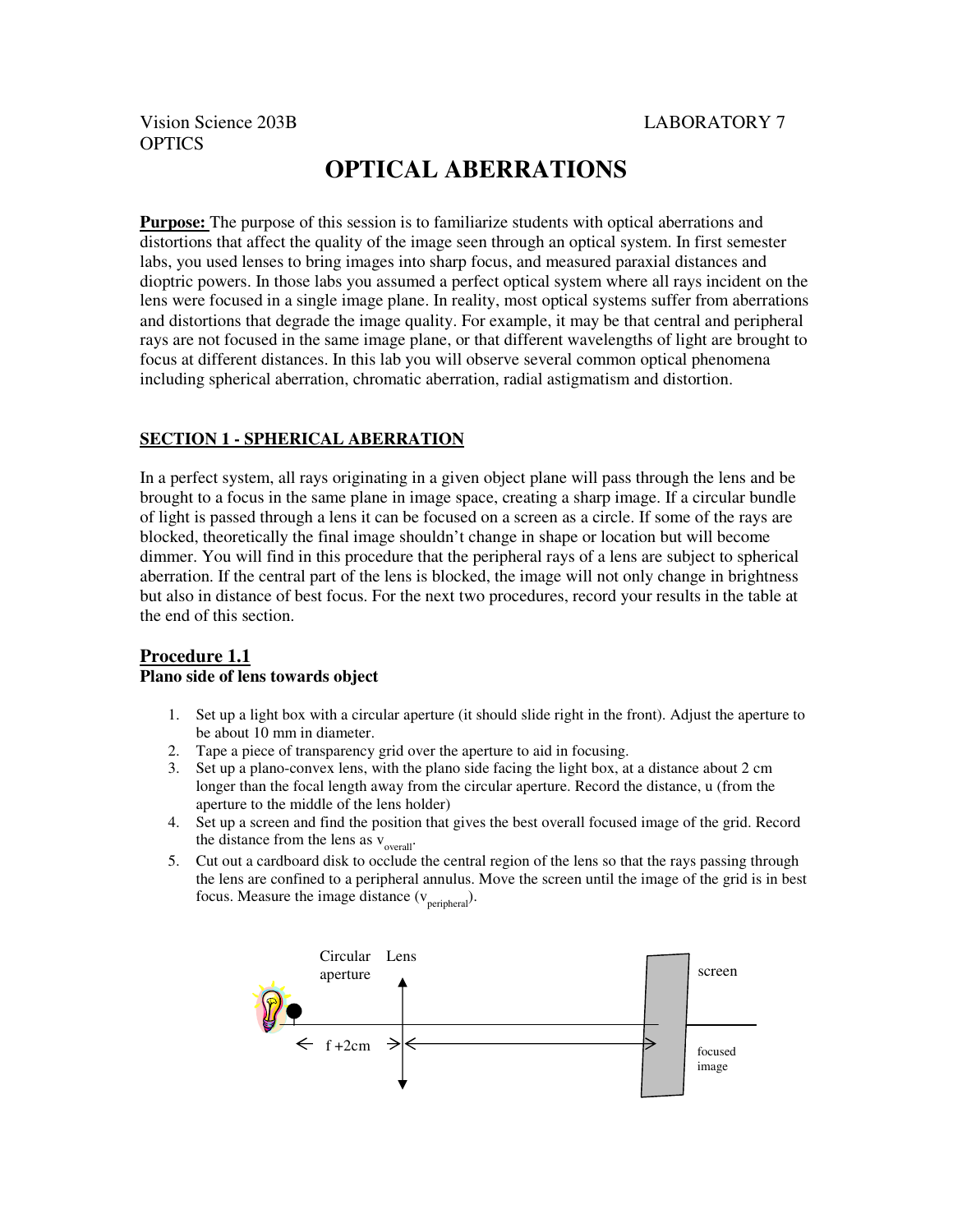- 6. Remove the disk. Now place a 35 mm aperture over the central region to exclude rays through the peripheral parts of the lens. Reposition the screen so the grid is again in sharp focus on the screen. Measure the image distance  $(v_{\text{central}})$  in this situation.
- 7. Are the 3 positions of best focus different? If so why?
- 8. Which part of the lens best matches the image distance expected from the lens makers formula?  $(V=U+P)$

### **Procedure 1.2**

#### **Plano side of lens towards image**

- 1. Repeat steps 1-7 above with the plano side of the lens towards the image.
- 2. Are the 3 positions of best focus different? If so, was the spherical aberration greater or less with the plano side towards the image? Why?

|                | peripheral | central | overall |
|----------------|------------|---------|---------|
| Plano side     |            |         |         |
| towards object |            |         |         |
| Plano side     |            |         |         |
| towards image  |            |         |         |

### **SECTION 2 - CHROMATIC ABERRATION**

Chromatic aberration occurs because the index of refraction in a medium varies with wavelength. The angle of refraction varies with index of refraction and the result is that the shorter wavelengths come to a focus closer than the longer wavelengths. Consequently, for white light, there is no fixed place along the optical axis where there is a single, clear, focused image.

It may help you to understand chromatic aberration to think of a small section of a lens as behaving like a prism with its base towards the center of the lens. It bends the ray of light that enters towards the focal point and disperses the light's color spectrum. If lens is covered so that only a small spot of light gets through at the top, the light will bend towards the focus and disperse into a spectrum with blue refracted more than red. In this section you will see how the image formed by an optical system is affected by chromatic aberration.

#### **Procedure 2.1 Chromatic aberration around the edges of a circular aperture**

- 1. Rotate the same lens so that the plano side is again facing the object (light box and aperture).
- 2. Keep the circular aperture near the light box as in section 1. Remove the grid and the screen and tape a piece of paper to the inside of the circular aperture (make sure you remove it after so that you don't start a fire)..
- 3. Place the lens one focal length away from the circular aperture (u = f, therefore v= $\infty$ ).
- 4. Position your eye close to the lens and look at the image of the circular aperture. First, look through the center of the lens. Now move your head laterally so that you are looking through a peripheral region of the lens on the right side and then on the left. Notice the change in color along the edges of the image. Sketch a ray diagram that explains this appearance (label the colors).
- 5. Repeat steps 2 4 with the plano side of the lens facing away from the object. Is there any difference?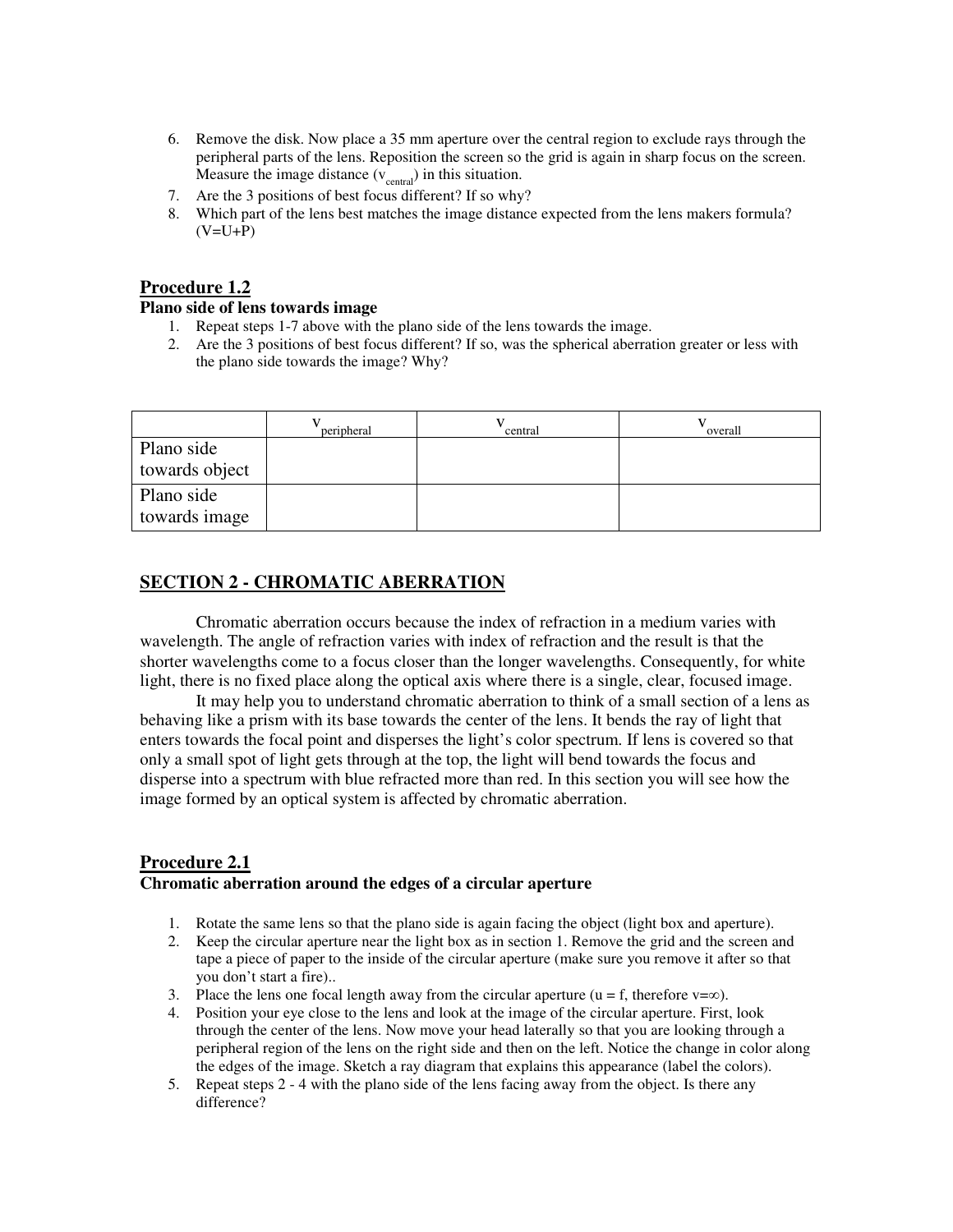|                            | Left | Center | Right |
|----------------------------|------|--------|-------|
| Plano<br>towards<br>object |      |        |       |
| Plano<br>towards<br>image  |      |        |       |

### **Procedure 2.2 Longitudinal chromatic aberration**

- 1. Remove the circular aperture from the light source. Replace it with the cross aperture, to which pieces of red and blue transparency film are taped so that three spokes of the cross are red.
- 2. Place the lens f + 2 cm away from the cross aperture, with plano side towards the object.
- 3. Position the screen at the distance for which the red part of the cross is in best focus  $(v_{red})$ .
- 4. Reposition the screen to find the distance at which the blue part of the cross is in best focus  $(v_{blue})$ .

| ${\rm v_{red}}$ | $V_{blue}$ |
|-----------------|------------|
|                 |            |

#### **Procedure 2.3 Lateral chromatic aberration**

- 1. With the same cross aperture in place, move the lens 1f away from the cross; remove the screen.
- 2. Look at the cross through the +10D lens. Move your head from left to right and observe the halfred, half-blue vertical line image. As you move your head what happens? Explain below, with pictures.
- 3. Repeat step 2 with the plano side of the lens facing away from the object. Any difference?

|                            | Left | Center | Right |
|----------------------------|------|--------|-------|
| Plano<br>towards<br>object |      |        |       |
| Plano<br>towards<br>image  |      |        |       |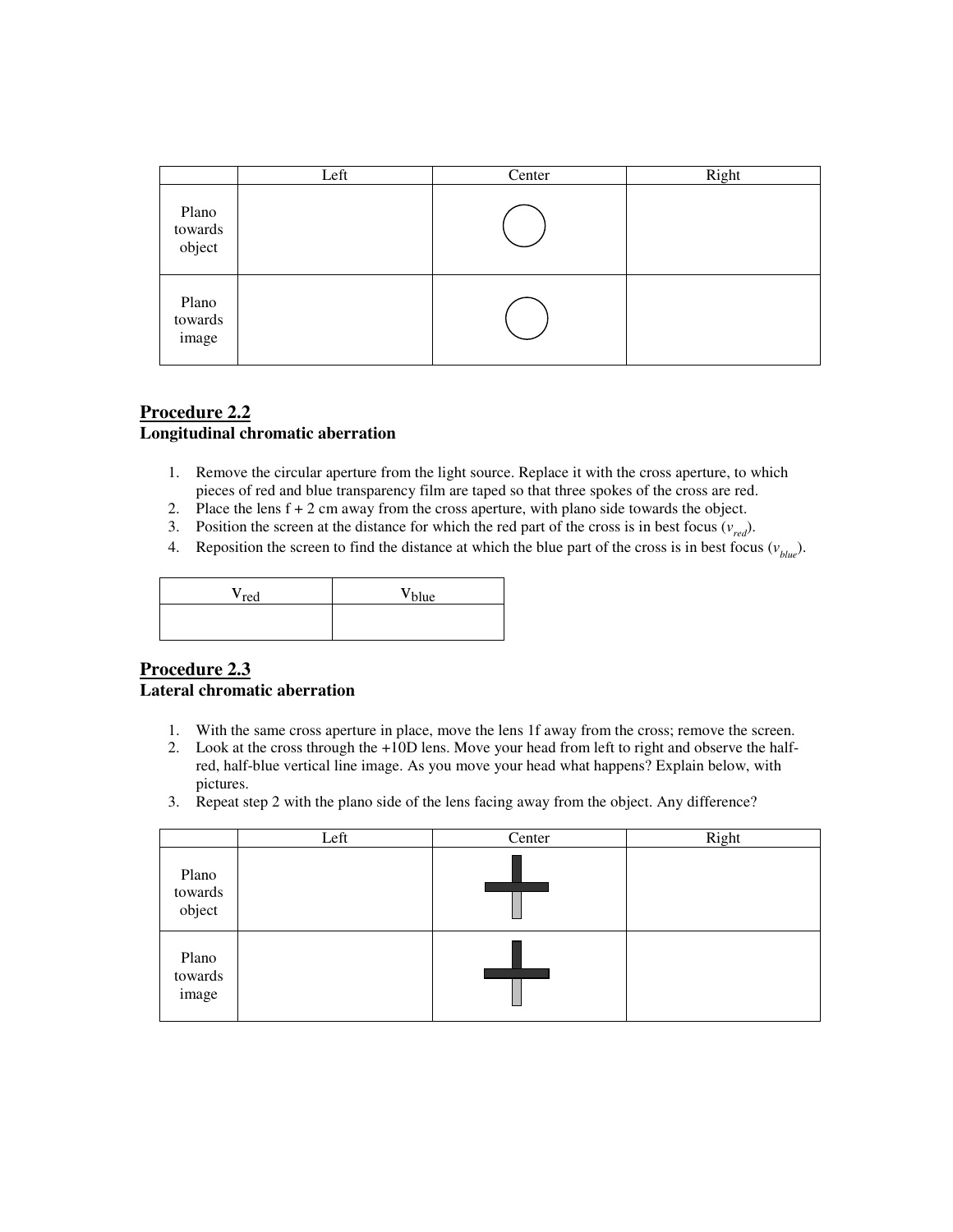### **Procedure 2.4**

#### **Chromatic aberration of the eye**

Remove the lens and look directly at the back-illuminated cross with the red and blue sections of the vertical limb. Hold a 1 mm pinhole close to your eye and move it from one edge of your pupil to the other. Observe the relative alignment of the red and blue vertical lines. Why do you think this happens?

### **SECTION 3 - RADIAL ASTIGMATISM**

Radial astigmatism occurs because the symmetry of the exiting wavefronts for an off-axis object becomes toric. Radial astigmatism is analyzed in terms of the tangential and sagittal planes. The tangential plane is that which contains the optical axis and the chief ray. The sagittal plane is that which contains the chief ray and is orthogonal to the tangential surface. One result of radial astigmatism is that there is an apparent differential increase in the magnitude of the refracting powers in the tangential and sagittal meridians.

### **Procedure**

- 1. Remove the red/blue transparency sheets from the cross-aperture. Leave the cross aperture in front of the light source.
- 2. Set the object distance to f+2cm. Use a 20 mm aperture to isolate the paraxial region of the lens. Move the screen back and forth until you locate a clear image of the horizontal limb. Find and record the image location.
- 3. Locate the image of the vertical limb. If the lens is mounted squarely on the optical bench (yaw = 0°) then the horizontal and vertical image locations should be the same.
- 4. Now turn the lens (yaw) so that the plane of the lens is 15° with respect to the optical bench axis
- 5. For this system, which are the sagittal and the tangential planes?
- 6. Position the screen so that the horizontal line is in best focus. Measure the distance to the center of the lens in centimeters, convert to diopters and record in the table below.
- 7. Position the screen so that the vertical line is in best focus. Measure the distance to the center of the lens in centimeters, convert to diopters and record in the table below.
- 8. Compute the radial astigmatism in diopters and record in the table below.
- 9. Repeat steps  $3 8$  with the lens rotated  $30^{\circ}$  and  $45^{\circ}$ .
- 10. Read off the expected powers from the graphs on the following page and plot your results against the calculated results on the same graphs.

|              | <b>Tangential component</b> |  | <b>Sagittal component</b> |   | Radial astigmatism |
|--------------|-----------------------------|--|---------------------------|---|--------------------|
|              |                             |  |                           | n |                    |
| $0^{\circ}$  |                             |  |                           |   |                    |
| 15°          |                             |  |                           |   |                    |
| $30^{\circ}$ |                             |  |                           |   |                    |
| $45^{\circ}$ |                             |  |                           |   |                    |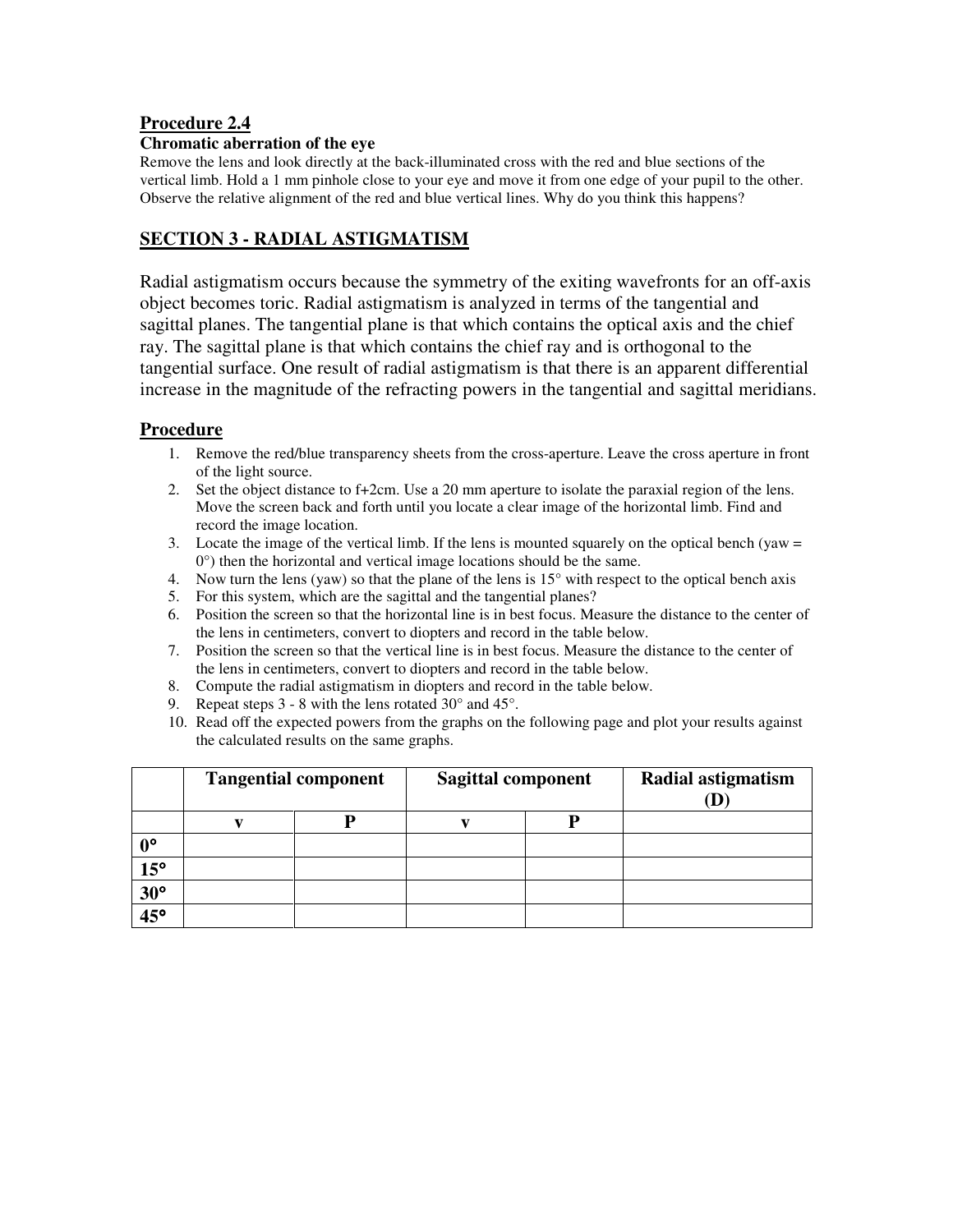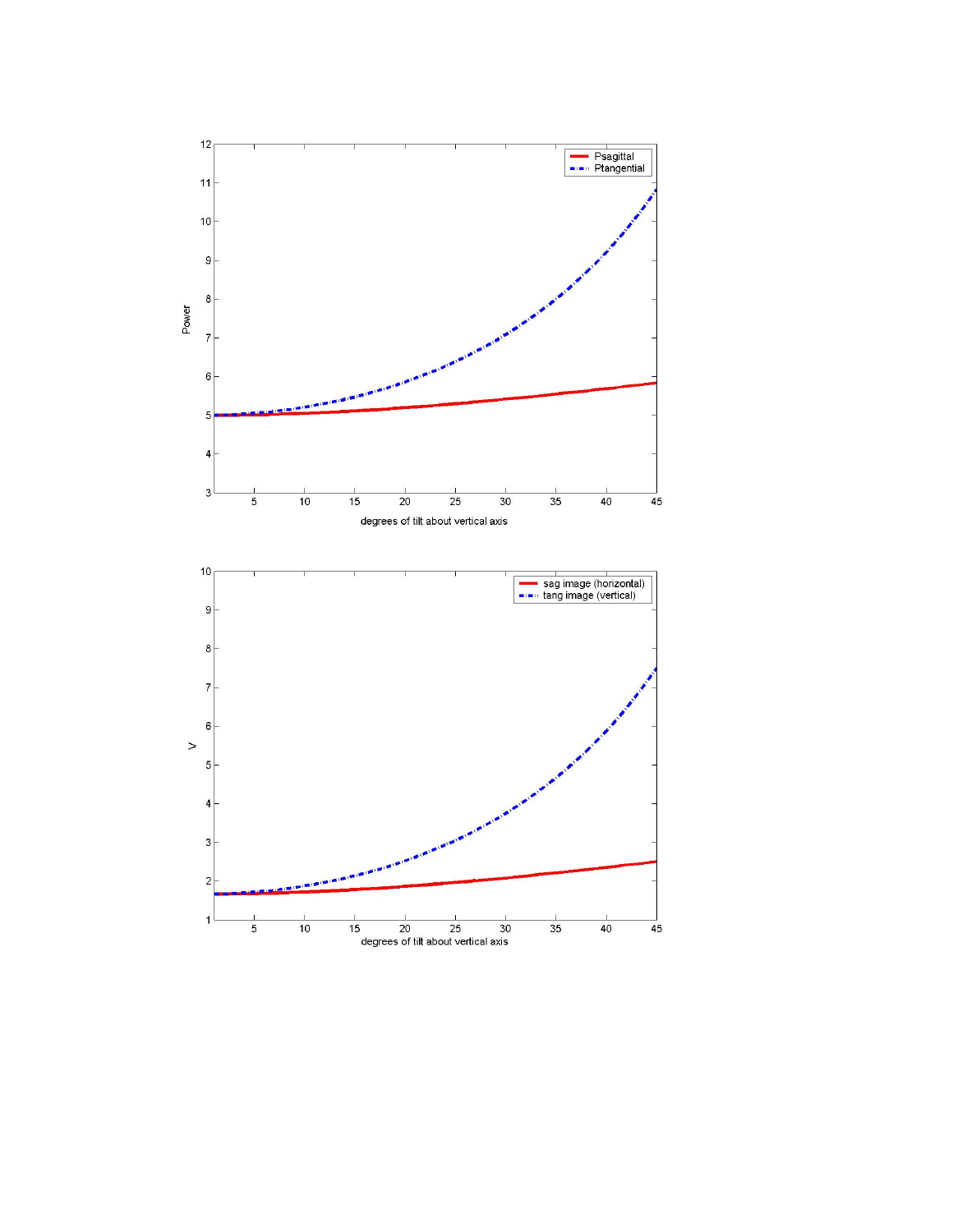### **SECTION 4 - COMA**

Coma is like spherical aberration, only for off-axis objects. Coma is caused by over- or underrefraction of the rays through the peripheral parts of the lens and has an asymmetrical effect for rays from off-axis objects. Coma is very tricky and very messy. For a good explanation as to what

is happening to an image, look at Figure 20.21 on page 455 of Keating,  $2^{nd}$  edition. There is positive and negative coma. Coma and spherical aberration both involve the image wavefront becoming aspheric so the ideal image is not obtained.

### **Procedure**

- 1. Set up the light box with a small circular aperture in it.
- 2. Set up the 10D lens about f +2 cm away and with its plano surface towards the light source. Place the screen at the appropriate distance to image the light source.
- 3. Turn the lens clockwise slowly to about  $45^{\circ}$  and observe what happens to the image. Sketch the final image below.
- 4. Bring the lens back to its start position. Now turn the lens 45° in the opposite direction and observe the image. Sketch the final image below.
- 5. Now turn the lens so that its plano surface faces the image, and repeat steps 3 and 4.

|                            | 45° clockwise | 45° counter-clockwise |
|----------------------------|---------------|-----------------------|
| Plano<br>towards<br>object |               |                       |
| Plano<br>towards<br>image  |               |                       |

### **SECTION 5 - BARREL AND PINCUSHION DISTORTION**

In pincushion distortion there is a progressive increase in magnification when the image is further from the axis. In barrel distortion, there is a progressive decrease in magnification when the image is further from the axis.

#### **Procedure**

- 1. Hold a plus lens right on top of the grid target on the next page, plano side down. Pick the lens up slightly from the paper and view the image of the grid. Draw this image on the next page under the column 'Near'.
- 2. Move the lens farther away and notice if the image changes at all. Sketch this new image under 'Far.'
- 3. Repeat steps 1 2 with the plano side up.
- 4. Repeat steps 1 2 with a minus lens.
- 5. Label your sketches as either barrel or pincushion distortion.